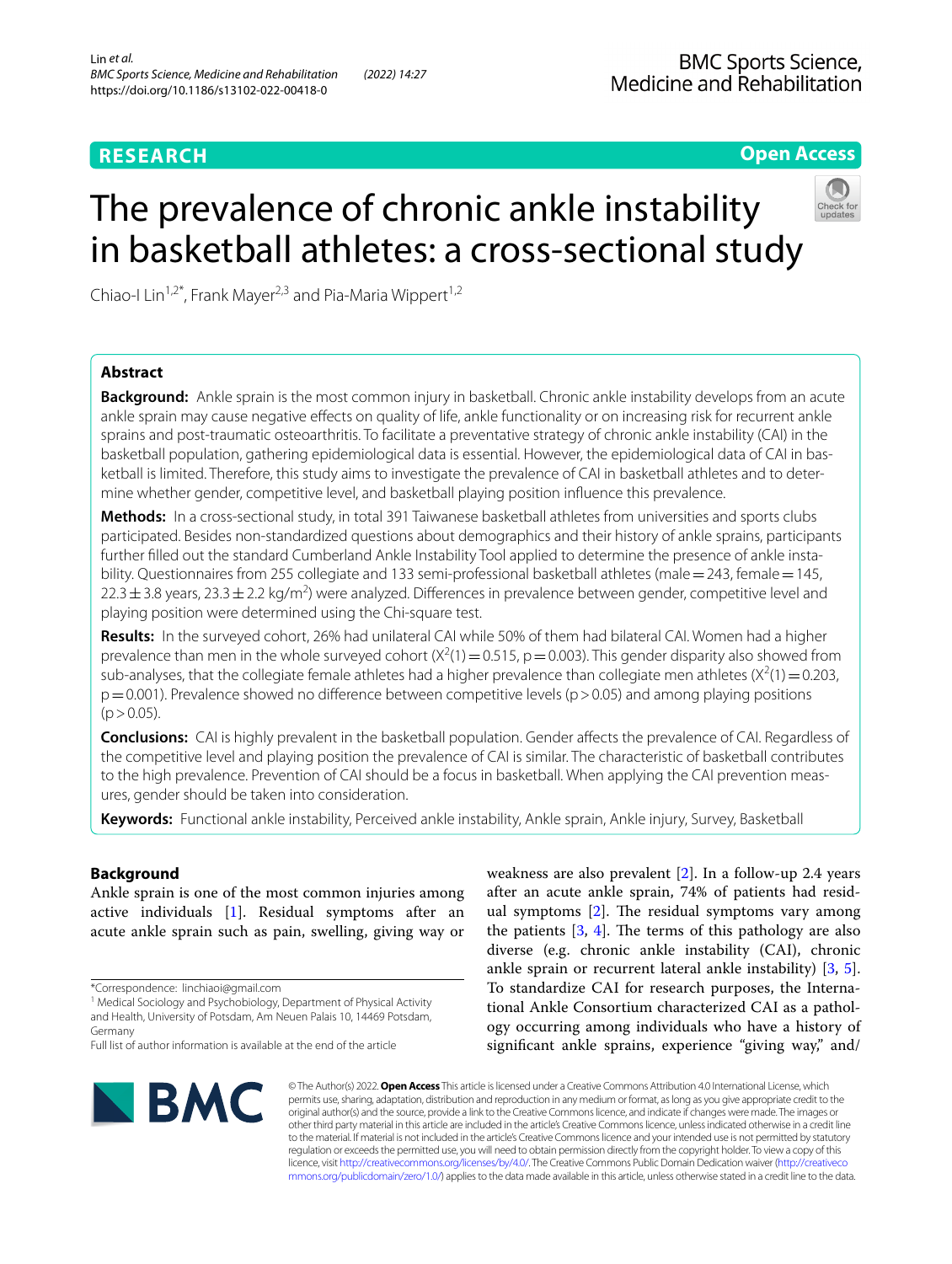or recurrent sprain, and/or "feelings of instability in the injured ankle" [\[3](#page-7-2)].

Based on the model from Van Mechelen, the frst step of sports injuries prevention is to identify the severity and the incidence  $[6]$  $[6]$ . The severity of CAI is well documented [[4\]](#page-7-3). CAI induces diferent short- to long-term negative consequences. For example, declined physical activity in long-term, decreased quality of life, recurring ankle sprain, early degenerative joint tissue changes and can potentially increase the load on the anterior cruciate ligament [\[4](#page-7-3), [7](#page-7-6)]. In addition, recurrent ankle sprains induced by CAI cause fnancial burden and time loss [[4\]](#page-7-3). To manage ankle sprains, direct costs range from 292 to 2268 USD per person and indirect costs are between 1482 and 4343 USD [[8\]](#page-7-7). An ankle sprain results in 21–30 days of lost time for professional football athletes [[9\]](#page-7-8). These negative consequences make the individual prone to further injuries, illness and afect the athletes' time available for practices and games [[4,](#page-7-3) [10\]](#page-7-9). To develop an injury prevention strategy for CAI and its negative consequences, injury surveillance is required [[11\]](#page-7-10).

Regarding the incidence of CAI, the epidemiology of ankle sprains is well documented. Yet the prevalence of CAI in basketball is not. Ankle sprain is one of the most common injuries in basketball due to repetitive jumping, cuttings, rapid stops and directional changes [[12](#page-7-11)[–14](#page-7-12)]. Incidences of ankle sprain among professional basketball athletes (National Basketball Association, the Women's National Basketball Association and an elite Spanish basketball club) were between 1.3 and 4.3 per 1000 athlete exposures  $[15-17]$  $[15-17]$ ; and among US collegiate athletes were 1.0–2.1 per 1000 athlete exposures [\[12](#page-7-11), [18](#page-7-15)[–20](#page-7-16)]. Lateral ankle sprain is the most common injury (16.2%) among US collegiate athletes [\[13](#page-7-17)].

Referring to the prevalence of CAI, 19–22% of all injuries in the basketball athlete population are recurrent ankle sprains [[12](#page-7-11), [18,](#page-7-15) [21](#page-7-18)]. In basketball, 60% of the participants experienced recurrent ankle sprain, 28% perceived ankle instability with a history of ankle sprain and 30% sufered from persistent symptoms after an ankle sprain [[22\]](#page-7-19). In addition, 30% (17/57) of collegiate basketball athletes in the US and 4–64% (1/24, 8/22 and 14/22) in Japan had CAI [[23](#page-7-20)[–25](#page-7-21)]. Previous studies showed a wide range of the prevalence of CAI among basketball athletes (4% to 64%) and the sample sizes were small  $(N=22-57)$  [[23–](#page-7-20) [25\]](#page-7-21). In addition, previous studies excluded athletes with a history of fractures and injuries in the lower extremities even though these athletes may also have CAI so the prevalence of CAI may be underestimated [\[26\]](#page-7-22). A survey for basketball athletes should be conducted and athletes with various other ankle issues should also be included to form an accurate picture of the prevalence of CAI.

Gender [\[15](#page-7-13), [18](#page-7-15), [21,](#page-7-18) [27\]](#page-7-23), level of competition [[19](#page-7-24), [20](#page-7-16)], and position on court [[18,](#page-7-15) [27](#page-7-23)] have been considered as factors that impact the ankle sprain rate in basketball. Women are considered prone to sports injuries due to physiological diferences, e.g. joint laxity and menstrual cycles [\[28,](#page-7-25) [29\]](#page-7-26). At a higher competitive level, athletes have a higher level of compact body composition [\[30](#page-7-27)], intensity  $[19]$  $[19]$ , athletic exposure  $[31]$  and rate of previous ankle sprains  $[32]$  $[32]$ . These factors may cause a higher rate of ankle injury compared to the athletes at a lower level [[31\]](#page-7-28). Basketball athletes in different positions do different tasks [[33](#page-7-30)]. Guards with good aerobic and anaerobic capacity perform high-intensive tasks [[34\]](#page-7-31). Forwards run a lot during competition [\[33](#page-7-30)]. Centers, the tallest, heaviest and strongest among all basketball positions, carry out rebounding and have a lot of body contact with other opponents during boxouts  $[34]$  $[34]$ . The physiological profles are distinct among play positions [\[35\]](#page-8-0) and diferent characteristics may be associated with diferent injury rates  $[18]$  $[18]$ . However, the evidence of injury rate between genders [\[15](#page-7-13), [18,](#page-7-15) [21\]](#page-7-18), competitive levels [\[19,](#page-7-24) [20\]](#page-7-16) and position [\[18,](#page-7-15) [27\]](#page-7-23) are inconsistent. Once gender, level of competition and played position are correlated with the prevalence of CAI, the second, third and fourth steps of the model from Van Mechelen (establishing underlying mechanisms, developing and evaluating injury prevention programs) can be investigated and specialized [\[6](#page-7-5), [36\]](#page-8-1).

Therefore, the purposes of this study were to investigate the prevalence of CAI in elite basketball athletes at diferent levels (semi-professional and college) and to investigate if the prevalence of CAI is infuenced by different genders, competitive levels and positions.

# **Methods**

# **Study design and procedure**

This study presents the cross-sectional data of CAI prevalence during the pre-season of the Super Basketball League and the games of the University Basketball Association in Taiwan. The investigator contacted team staff from all semi-professional teams and college teams in Taiwan. Participants flled out a printed questionnaire inquiring demographics, history of ankle sprain/ giving way/recurring ankle sprain and the Taiwan-Chinese version of the Cumberland Ankle Instability Tool Questionnaire (CAIT-TW) after a routine practice [\[37](#page-8-2)]. The investigator distributed printed questionnaires and checked the questionnaires when returned it. Study was conducted in October of 2018. All participants read and signed the informed consent document before participating in the study. This study was performed in accordance with the Declaration of Helsinki and was approved by the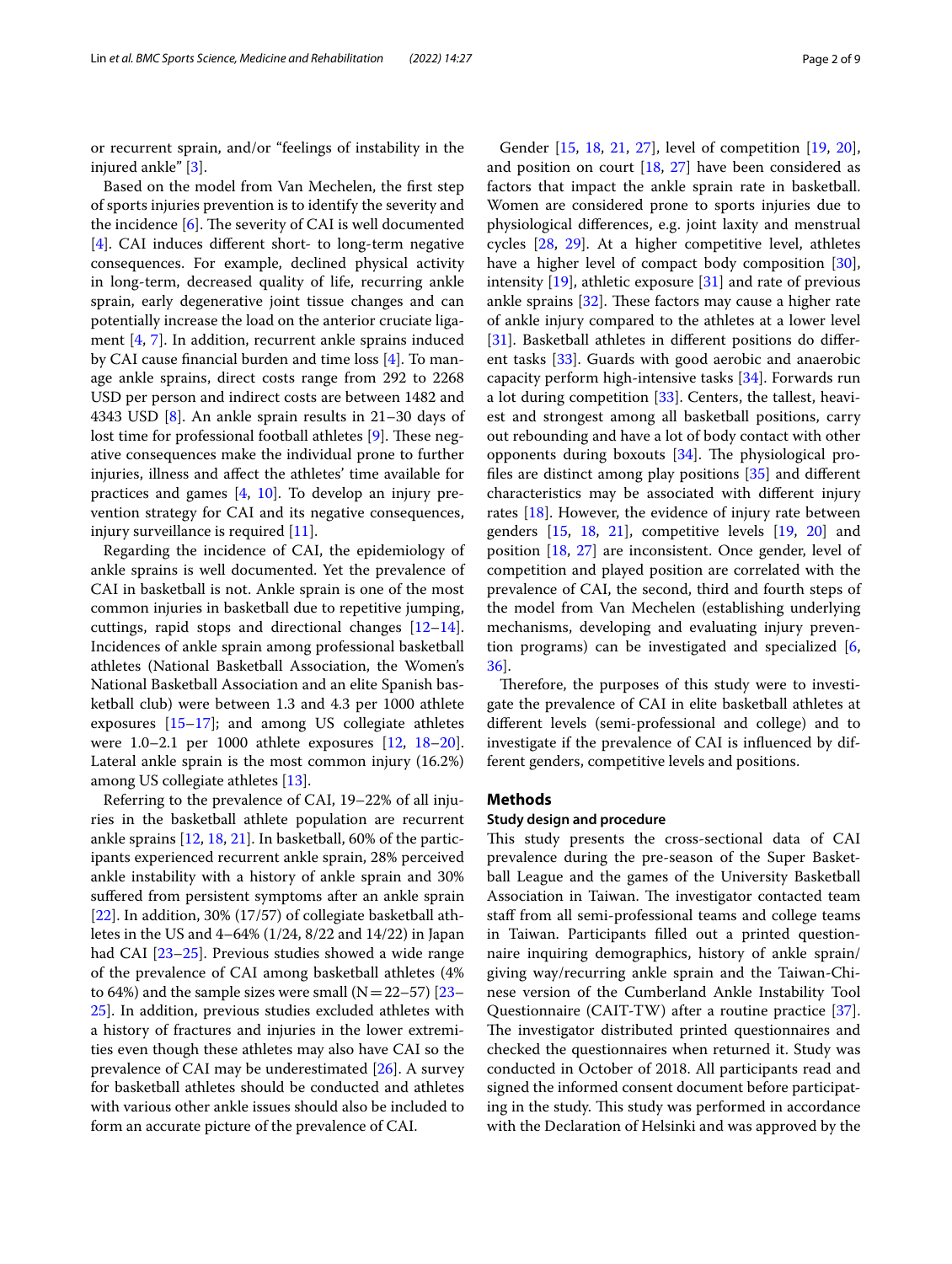ethical committee at the University of Potsdam (Number: 25/2018).

# **Participants**

391 elite Taiwanese basketball athletes from 11 semiprofessional and 17 college teams were recruited for this study. 134 athletes (99 men and 35 women) from all the Super Basketball League in Taiwan (semi-professional level) (Additional File [1\)](#page-6-0). 257 athletes (148 men and 109 women) from the University Basketball Association in Taiwan (teams ranked within the top ten in 2017) (Additional File [1\)](#page-6-0). A convenient sampling was applied to select the college teams. Most of the included college teams are from the north of Taiwan. Inclusion criteria were: (1) participants were basketball team members and (2) a minimum age of 18 years. Exclusion criteria were (1) acute injuries in the lower extremities and (2) incomplete questionnaires. Athletes were also excluded if they could not participate in daily practice sessions due to injuries.

## **Instruments**

There were three sections in the questionnaire:  $(1)$  demographics, (2) history of signifcant ankle sprains/giving way/recurrent ankle sprain, and (3) the CAIT-TW [\[37](#page-8-2)].

- 1. The demographic section included age, gender, height, weight, training hours per week, training experiences, competitive level and playing position.
- 2. The questions stated:
	- Have you sprained your ankle signifcantly? Which ankle? A signifcant ankle sprain was associated with infammatory symptoms, interrupting at least 1 full day of planned physical activity, resulting in some initial deficits of function and disability  $[3]$  $[3]$ .
	- Have you experienced giving way? Giving way refers to regular occurrences of uncontrolled and unpredictable episodes of excessive inversion of the rear foot (usually experienced during initial contact during walking or running), which do not result in an acute lateral ankle sprain and it has happened at least twice in the past six months [[3](#page-7-2)].
	- Do you have recurrent ankle sprains? (two or more sprains to the same ankle) [\[3](#page-7-2)].
- 3. The CAIT-TW consisting of nine items was applied to determine the presence of perceived ankle instability [[37](#page-8-2)]. CAIT-TW was culturally adapted from the original English Cumberland Ankle Instability Tool Questionnaire (CAIT) and evaluated the psychometric properties in an athletic population. The CAIT-TW showed excellent test–retest reliability  $(ICC_{2.1}=0.91, p<0.001)$ , good internal consistency

(Cronbach's α: 0.87), moderate to strong construct validity (CAIT-TW versus Taiwan-Chinese version of Lower Extremity Functional Score: Rho=0.39, p<0.001 and strong (CAIT-TW versus Numeric Rating Scale: Rho=0.76,  $p < 0.001$ ), and a cutoff score of 21.5 (Youden index: 0.73, sensitivity: 0.87, specifcity 0.85) [\[37\]](#page-8-2).

# **Data analysis**

The International Ankle Consortium suggested the inclusion criteria of CAI are individuals who had a history of signifcant ankle sprain and either (1) experience of giving way twice or more within the past six months, (2) recurrent ankle sprain or (3) perceived ankle instability (the score of CAIT-TW is lower than 22) [\[3](#page-7-2)]. To reduce the recall bias on the experience of giving way and recurrent ankle sprain, athletes were considered to have CAI if they have a history of signifcant ankle sprain(s) and the presence of perceived ankle instability evaluated using CAIT-TW.

All data analysis was performed using IBM SPSS 25.0 (Chicago, Illinois, USA). Descriptive statistics were performed to display the demographic data and prevalence of CAI in the population of basketball athletes (frst study purpose). Diferences in demographics between participants with CAI and without CAI were examined applying the Mann–Whitney U test or independent T-test depending on the distribution of the data. The Chisquare test was applied to determine the diference in the presence of CAI between genders, two competitive levels and positions on court (second study purpose). The level of significance was set at p-value  $\leq 0.05$ .

# **Results**

391 basketball athletes flled out the questionnaire in total, whereby three questionnaires were incomplete. Finally, 388 valid questionnaires were available for analysis (men=243, women=145, college=255, semiprofessional=133). Participants' demographics and the score of CAIT-TW are shown in Additional File [1](#page-6-0)  $(22.3 \pm 3.8 \text{ years}, 179.9 \pm 10.9 \text{ cm}, 76.1 \pm 13.7 \text{ kg})$ . In the surveyed cohort, 97% of the participants experienced ankle sprain, 26% of them had unilateral CAI while 50% had bilateral CAI and 24% of them were without CAI (Additional File [1](#page-6-0)). There were no demographical differences between participants with CAI and without CAI (Table  $1$ ). The demographic data was separated by genders at diferent competitive levels and presented in Additional fles [2](#page-6-1), [3,](#page-6-2) [4.](#page-6-3)

Gender infuenced the presence of CAI (Table [2](#page-3-1)). Women had a higher prevalence of CAI than men  $(X(1)^{2} = 0.151, p = 0.003)$ . When data was separated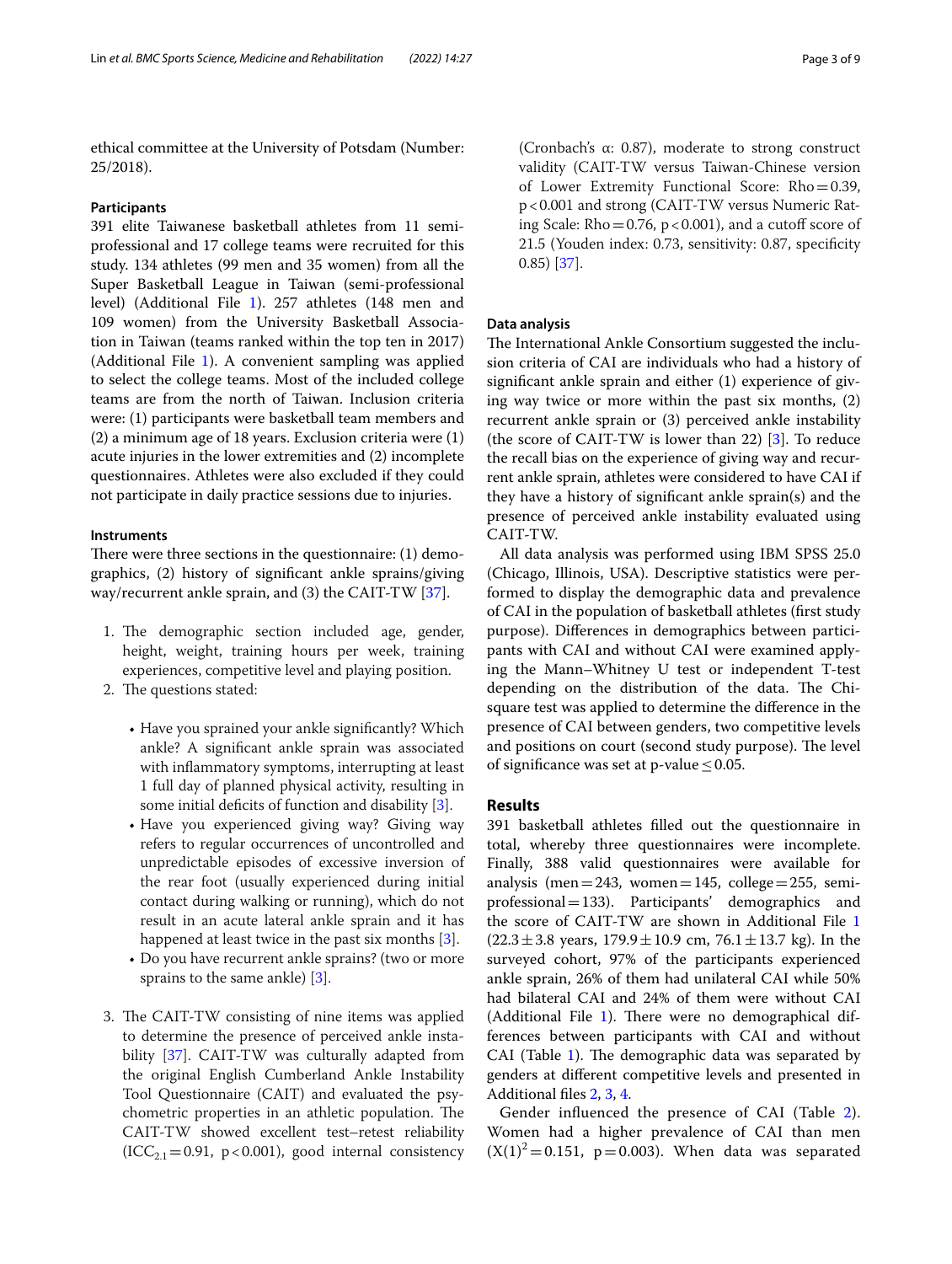into two levels women had a higher prevalence of CAI than men at the college level  $(X(1)^{2} = 0.203, p = 0.001)$ . No diference based on gender has been found at the semi-professional level  $(X(1)^2=0.203, p=0.47)$ (Table [2\)](#page-3-1).

The competitive level did not influence the presence of CAI  $(X^2 = 0.054, p = 0.29)$  (Table [3\)](#page-3-2). When the data was separated into men and women, there was no diference of prevalence between diferent competitive levels among both genders (men:  $X^2(1) = 0.117$ ,  $p = 0.07$ , women:  $X^2$  = 0.017, p = 0.84).

For the three positions, the prevalence of CAI consisted of 76% for guard (124/164), 80% for forward (118/148), and 74% for center (51/69). The prevalence of CAI did not differ among positions  $(x^2(2) = 0.55, p = 0.56)$  (Table [4\)](#page-4-0).

# **Discussion**

The purpose of this study was  $(1)$  to investigate the prevalence of CAI in basketball athletes and (2) to assess if genders, competitive levels or positions infuence this prevalence. The prevalence of CAI was high in the studied cohort. Gender afected the prevalence of CAI.

<span id="page-3-0"></span>**Table 1** Demographical diferences between participants with and without chronic ankle instability

|                            | $CAI(n=297)$                       | Without CAI ( $n = 91$ ) | <b>Difference</b>        |  |
|----------------------------|------------------------------------|--------------------------|--------------------------|--|
|                            | $M \pm SD$                         | $M \pm SD$               | between<br>groups        |  |
| Age (year)                 | $22.4 \pm 3.8$                     | $21.9 \pm 3.8$           | $p = 0.31$               |  |
| Height (cm)                | $179.5 \pm 11.1$                   | $181.5 \pm 10.3$         | $p = 0.37$               |  |
| Weight (kg)                | $75.7 \pm 13.6$                    | $77.5 \pm 13.9$          | $p = 0.23$               |  |
| BMI ( $kg/m2$ )            | $23.3 \pm 2.11$                    | $23.4 \pm 2.5$           | $p = 0.11$               |  |
| Training hours (h/week)    | $18.5 \pm 6.6$                     | $18.9 \pm 6.3$           | $p = 0.27$               |  |
| Training experience (year) | $9.3 \pm 3.8$                      | $8.8 \pm 3.9$            | $p = 0.28$               |  |
| CAIT score                 |                                    |                          |                          |  |
| Left ankle                 | $16.4 \pm 5.5$                     | $24.8 \pm 2.8$           | $p < 0.001*$             |  |
| Right ankle                | $16.7 \pm 5.8$                     | $25.1 \pm 3.3$           | $p < 0.001*$             |  |
| CAI ankle                  | $15.4 \pm 4.8$ (513 <sup>#</sup> ) | $\equiv$                 | $\overline{\phantom{0}}$ |  |
| Non-CAI ankle              | $23.8 \pm 5.4$ (81 <sup>#</sup> )  | $25.5 \pm 3.6$           | (96 <sup>#</sup> )       |  |

*CAI* chronic ankle instability, *M* mean, *SD* standard deviation, *BMI* body mass index

 $^\ast$  A significant difference between groups.  $^\sharp$ Meaning the number of ankles

<span id="page-3-1"></span>**Table 2** The prevalence of chronic ankle instability between genders (n, %)

| Men $(n=243)$ |                    | Women $(n=145)$ |                    | Differences between gender    |  |
|---------------|--------------------|-----------------|--------------------|-------------------------------|--|
| CAI           | <b>Without CAI</b> | CAI             | <b>Without CAI</b> |                               |  |
| 174 (72%)     | 69 (28%)           | 123 (85%)       | 22 (15%)           | $X^2(1) = 0.151$ , p = 0.003* |  |
| 99 (67%)      | 48 (32%)           | 92 (85%)        | 16 (15%)           | $X^2(1) = 0.203$ , p = 0.001* |  |
| 75(78%)       | 21 (22%)           | 31 (84%)        | 6(16%)             | $X^2(1) = 0.203$ , p = 0.47   |  |
|               |                    |                 |                    |                               |  |

*CAI* chronic ankle instability

 $*$  p  $<$  0.05

<span id="page-3-2"></span>**Table 3** The prevalence of chronic ankle instability between diferent competitive levels (n, %)

|                                | College ( $n = 255$ ) |                    | Semi-Professional ( $n = 133$ ) | <b>Differences</b> |                              |
|--------------------------------|-----------------------|--------------------|---------------------------------|--------------------|------------------------------|
|                                | <b>CAI</b>            | <b>Without CAI</b> | CAI                             | <b>Without CAI</b> | between<br>competitive level |
| All participants ( $N = 388$ ) | 191 (75%)             | 64 (25%)           | 106 (80%)                       | 27 (20%)           | $X^2(1) = 0.054$ , p = 0.29  |
| men ( $n = 243$ )              | 99 (67%)              | 48 (33%)           | 75 (78%)                        | 21 (22%)           | $X^2(1) = 0.117$ , p = 0.07  |
| women $(n = 145)$              | 92 (85%)              | 16 (15%)           | 31 (84%)                        | 6(16%)             | $X^2(1) = 0.017$ , p = 0.84  |

*CAI* chronic ankle instability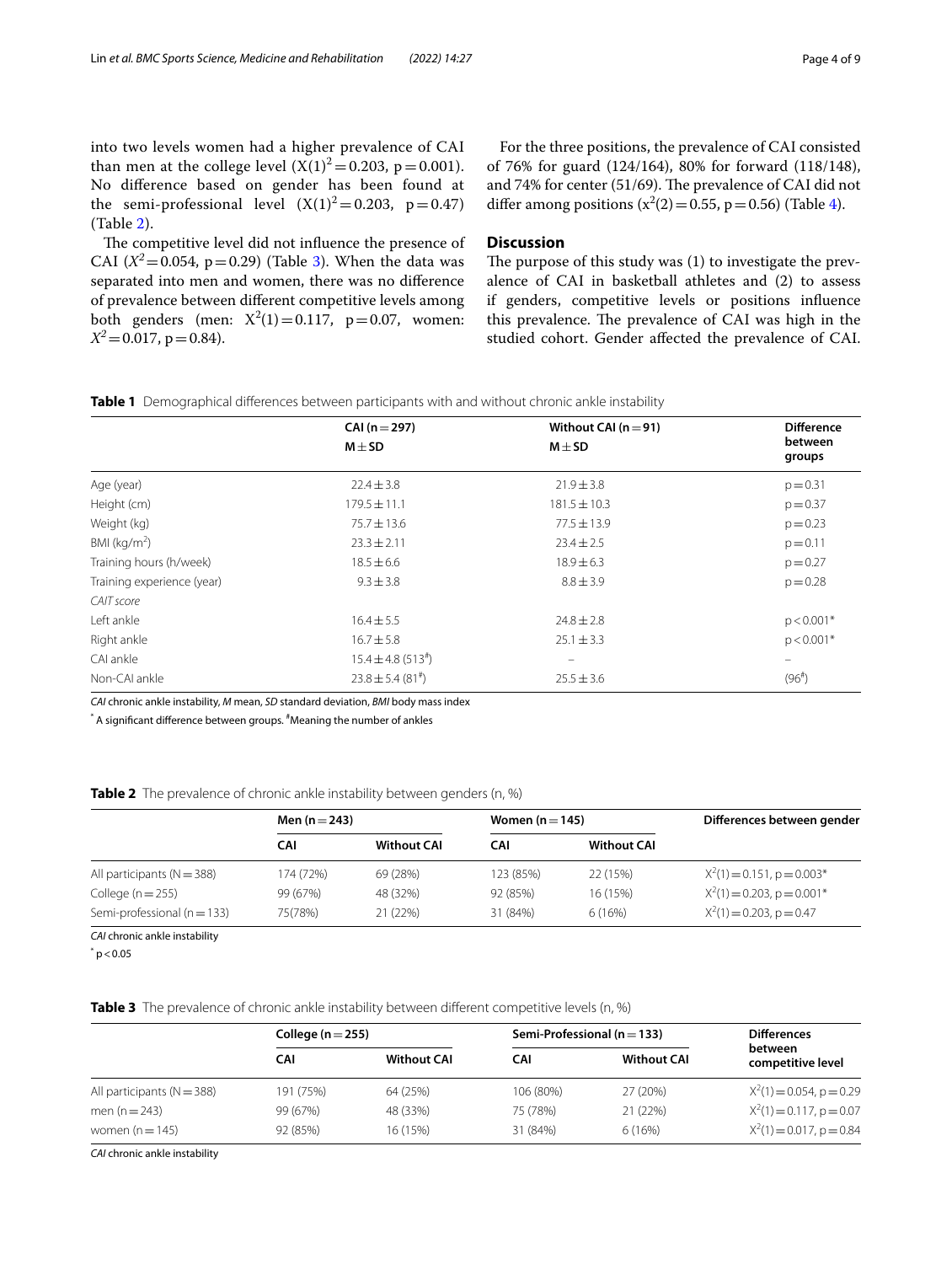|                             | Guard ( $n = 164$ ) |                    | Forward $(n=148)$ |                    | Center ( $n = 69$ ) |                    |                            |
|-----------------------------|---------------------|--------------------|-------------------|--------------------|---------------------|--------------------|----------------------------|
|                             | CAI                 | <b>Without CAI</b> | <b>CAI</b>        | <b>Without CAI</b> | <b>CAI</b>          | <b>Without CAI</b> |                            |
| All $(N = 381)$             | 124 (76%)           | 40 (24%)           | 18 (80%)          | 30 (20%)           | 51 (74%)            | 18 (26%)           | $x^2(2) = 0.55$ , p = 0.56 |
| College $(n = 248)$         | 81 (74%)            | 29 (26%)           | 69 (77%)          | 21 (23%)           | 37 (77%)            | 11 (23%)           | $x^2(2) = 0.04$ , p = 0.85 |
| Semi-professional (n = 266) | 43 (80%)            | 97 (20%)           | 49 (85%)          | 9(15%)             | 14 (67%)            | 7(33%)             | $x^2(2) = 0.15$ , p = 0.22 |
| Men $(n=238)$               | 71 (70%)            | 31 (30%)           | 80 (78%)          | 23 (22%)           | 21 (64%)            | 12 (36%)           | $x^2(2) = 0.21$ , p = 0.11 |
| Women $(n=143)$             | 53 (86%)            | 115 (16%)          | 38 (84%)          | 7 (16%)            | 30 (83%)            | 6(17%)             | $x^2(2) = 0.02$ , p = 0.96 |

<span id="page-4-0"></span>**Table 4** The prevalence of chronic ankle instability in different playing positions (n, %)

*CAI* chronic ankle instability

Women showed a higher presence of CAI than men. The competitive level and position showed no infuence on the prevalence of CAI.

## **The prevalence of CAI**

Regarding the frst objective, the prevalence of CAI in this study cohort was high and above the prevalence of previous studies [\[23–](#page-7-20)[25,](#page-7-21) [38\]](#page-8-3). Female basketball athletes in the current study presented an 85% (123/145) prevalence of CAI. Yet the previous studies showed 4% (2/26) among Japanese collegiate basketball athletes and 64% among female Australian netball athletes (61/96) [\[24](#page-7-32), [38\]](#page-8-3). The movement patterns of netball are similar to basketball [\[38](#page-8-3)]. Collegiate basketball athletes in the current study displayed a 75% (191/255) prevalence of CAI but previous investigations showed 30% (17/57) among the US High school and collegiate basketball athletes; and 64% (14/22) and 36% (8/22) in Japanese collegiate basketball athletes [[23](#page-7-20), [25\]](#page-7-21). Diferent exclusion criteria applied in the current and previous studies cause discrepancies in results. The previous studies applied the exclusion criteria suggested by the International Ankle Consortium [[3\]](#page-7-2). These criteria exclude participants with a history of previous surgeries, fractures or acute injuries in the lower extremities [[25\]](#page-7-21). However, the current study included the participants who met the exclusion criteria.

There is a limitation when surveying the prevalence of CAI using the exclusion criteria defned by the International Ankle Consortium. If the participants with CAI are excluded because they have the issues mentioned above, the prevalence of CAI could be underestimated [[23](#page-7-20)[–25](#page-7-21), [38\]](#page-8-3). On the other hand, if the participants without CAI have any conditions mentioned in the exclusion criteria, they may also perceive ankle instability. The perceived ankle instability might be owed to the other conditions instead of CAI. In this case, the prevalence of CAI would be overestimated. Therefore, the prevalence in the current study might be overestimated.

The rate of prevalence is almost twice as high when applying the exclusion criteria when investigating the prevalence of CAI [[23](#page-7-20)]. Koshino et al. found a prevalence of 36% when excluding the participants who had other (confounding) conditions but the prevalence was 64% when they were not excluded  $[23]$  $[23]$ . Therefore, the real prevalence of CAI in Koshino's and colleagues' study might be in a range of 36% to 64%. In the current study the prevalence of CAI was 77%. It can be estimated that the prevalence might be 39% if participants were excluded based on the exclusion criteria from the International Ankle Consortium. Therefore, the true prevalence of CAI in the current study might be located between 39 and 77%. A standard method to identify the origin of perceived ankle instability is required to investigate the epidemiology of CAI; then participants with other conditions can be clearly categorized.

The high prevalence in the current study might be caused by the factors: preexisting perceived ankle instability, the period of the investigation and recovery conditions after ankle sprains. Preexisting perceived ankle instability might be a confounder when investigating the prevalence of CAI. In the current study, 30% of the participants without a history of ankle sprain showed perceived ankle instability (left ankle: 14/53 and right ankle  $21/69$ ). Therefore, there is a possibility that athletes with preexisting perceived ankle instability and a history of ankle sprain were categorized as CAI even though they regained the baseline level of perceived ankle stability after a severe ankle sprain. The current cross-sectional study cannot clarify if the perceived ankle instability is preexisting or caused by an ankle sprain.

The investigating period might be another explanation for the high prevalence of CAI. The current study was conducted one month before the start of the season. Most ankle injuries occur during the pre-season among collegiate basketball athletes [[18\]](#page-7-15). In the pre-season, the training load intensity and duration are often higher than the in-season phase [[39](#page-8-4)], leading to an increased risk of injury [\[40](#page-8-5)]. Recurrent ankle sprain is one of the signs of CAI. Therefore, a high rate of ankle injury in the preseason may contribute to a high prevalence of CAI. In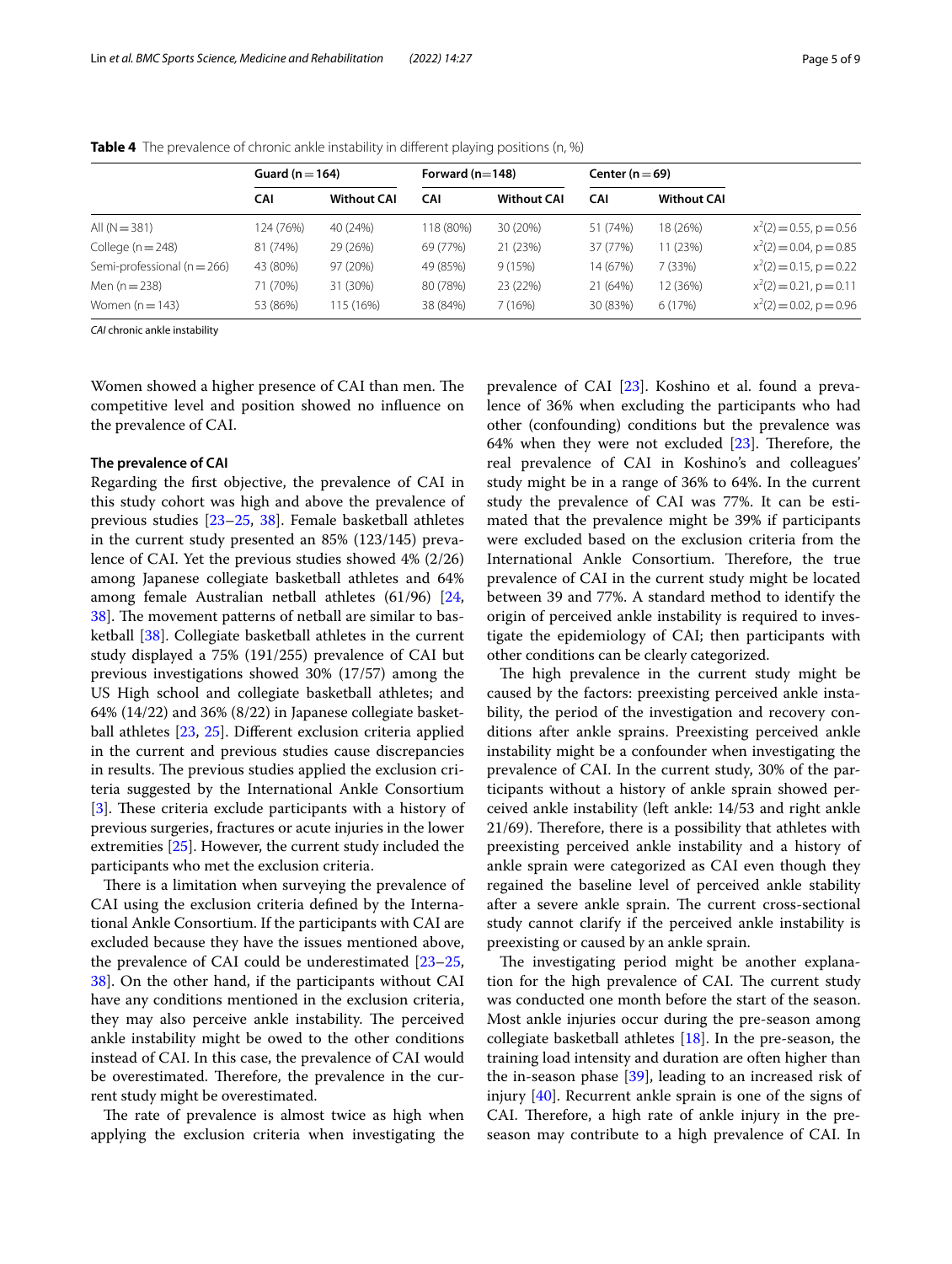addition, data to depict the prevalence of CAI in diferent seasons is scarce. The optimal method to investigate overuse injury or chronic pain (e.g. the symptoms of low back pain, patellar tendinopathy or shoulder pain) is to perform a prospective longitudinal study and to measure the symptoms at regular intervals, since the chronic pain may fuctuate among diferent training seasons [\[41](#page-8-6)]. In the case of CAI, the CAI-related symptoms have not been measured continuously in athletic populations. Therefore, it is not clear if the presence of perceived ankle instability, frequency of recurrent ankle sprain or giving way fuctuates with time or training seasons as the other overuse injuries.

The inadequate recovery or lacking rehabilitation after an ankle sprain might also contribute to the high prevalence of CAI. Doherty et al. showed that after an acute ankle sprain, 40% of the participants who did not seek rehabilitation developed CAI, and 60% who did became ankle sprain copers  $[42]$ . Nevertheless, the effect of seeking rehabilitation showed no statistical signifcance on ankle status  $[42]$  $[42]$ . In addition, only half of the athletes sought a healthcare provider after an ankle sprain [\[25](#page-7-21), [43\]](#page-8-8). Koshino et al. found that there are no ankle sprain copers in the basketball population and only 4.3–5.3% in the whole surveyed cohort [\[23](#page-7-20)]. Absence from practices and competitions due to injuries sustained during preseason may afect participation in the in-season. Athletes might not recover properly after an ankle sprain and keep practicing with CAI. Secondary injuries could be developed with not properly healed tissue, such as sensoriperceptual or motor-behavioral impairments [\[7](#page-7-6)]. CAI afects the motor function of neuromuscular control and biomechanics on lower extremities, which might raise the risk of recurrent ankle sprains, cause post-traumatic osteoarthritis, increase the loading on the anterior cruciate ligament and further development of injuries [\[7](#page-7-6)]. Hence, managing CAI in the athletic population to prevent further unwanted injuries are essential.

# **The prevalence of CAI and gender diference**

The current study found that gender influences the prevalence of CAI. Female athletes had a higher prevalence of CAI than men at the collegiate level. This is consistent with previous work [[25\]](#page-7-21). In contrast, a survey of a military cohort showed that men had a 2.33 times greater incidence of mild CAI than women  $[44]$  $[44]$ . The gender difference in the incidence of ankle sprains is also inconsistent. Two studies showed no gender diference between athletes in high schools and between the WNBA and NBA [\[15](#page-7-13), [21\]](#page-7-18). One study found that male athletes in high school had a higher incidence of ankle injury than females [\[18\]](#page-7-15).

The factors causing the differences in ankle injury rates between genders could be diferent anatomical structural, joint laxity and menstrual cycles [\[28](#page-7-25), [29,](#page-7-26) [45](#page-8-10)[–47](#page-8-11)]. Regarding anatomical structure, female collegiate athletes with an increased tibial varum and calcaneal eversion range of motion showed a greater risk of ankle sprain [[48\]](#page-8-12). In the respect of joint laxity, women had a greater ligamentous laxity of the lateral ankle than men [[28\]](#page-7-25). Regarding hormone fuctuation, women in the ovulating phase of menstrual cycles showed less postural stability than in the follicular phase [[29,](#page-7-26) [46](#page-8-13), [47\]](#page-8-11). Longitudinal studies are suggested to assess (1) the relation between a higher prevalence of CAI in women, (2) the underlying mechanism and (3) a specifed prevention program for this population [[41\]](#page-8-6).

#### **The prevalence of CAI and diferent competitive levels**

The current study found that the athlete's competitive level did not relate to the prevalence of CAI. The relation between competitive level and ankle injury rate is not clear [[20](#page-7-16)]. Two previous studies showed that athletes competing at a higher competitive level showed a lower prevalence of CAI [[25,](#page-7-21) [38](#page-8-3)]. This may relate to more advanced skills and injury prevention measures applied to higher-level athletes [[20,](#page-7-16) [49](#page-8-14)]. However, another study found that the rate of ankle sprains is higher among higher-level athletes than lower level [\[19\]](#page-7-24). Athletes at higher competitive levels may create more force when playing and this could result in a higher injury rate [[30](#page-7-27), [50\]](#page-8-15).

The potential explanation for the inconsistent findings might be that athletes attend highly specialized training from a young age in Taiwan which is a risk factor for serious overuse injury [\[51](#page-8-16)]. Access to healthcare for young athletes was not common 10 years ago in Taiwan, which may lead to the development of CAI. Today 60% of the top ten high school basketball teams employ athletic trainers who provide injury care. The previously existing overuse injuries may last until they are at a higher level and cause the current result: a high prevalence of CAI.

# **The prevalence of CAI and the diferent basketball positions**

The current study found that the different positions showed no diference in the prevalence of CAI. To the best of the authors' knowledge, no study has investigated the prevalence of CAI in diferent positions within basketball athletes. Regarding the relation of ankle injuries and positions, the outcome is inconsistent with previous works [[18,](#page-7-15) [32](#page-7-29), [34\]](#page-7-31). Previous studies found that athletes in the center and guard positions sustain the most ankle injuries.  $[18, 32, 34]$  $[18, 32, 34]$  $[18, 32, 34]$  $[18, 32, 34]$  $[18, 32, 34]$ . The center commonly has a size advantage for this position and needs to jump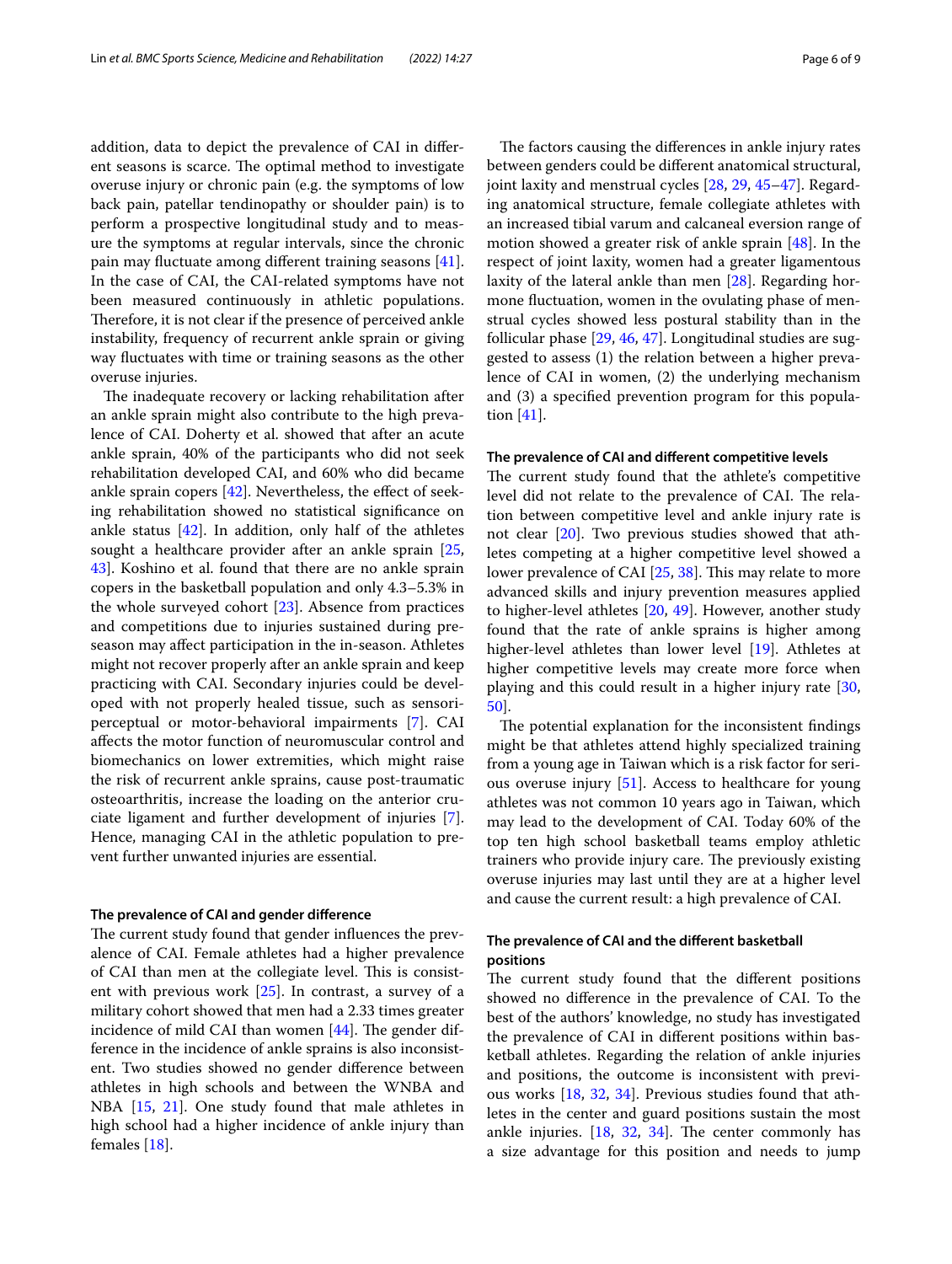frequently for rebounds causing contact with other players and are therefore prone to sufer more injuries [[34\]](#page-7-31). A guard in basketball sustains high physiological stress due to repetitive direction changes and may cause neuromuscular fatigue increasing the injury rate [[18\]](#page-7-15). However, the current study and a previous study showed no diference between the different positions  $[32]$  $[32]$ . This might be due to the players' role being shared (e.g. guard position flling in for the forward position) and basic basketball movements. Although there are diferent basketball positions, the role of each athlete sometimes is not that distinct in Taiwan. Some athletes may play center and power forward at the same time and some play small forward and shooting guard at the same time. This may make the characteristics of the injury less distinguished. Besides, athletes in all positions perform the basic basketball movements including jumping, cuttings, rapid stop and sudden directional changes, which make an athlete prone to ankle sprains.

## **Study limitations**

There were some limitations to the study. Firstly, the current study is a cross-sectional design that portrays the prevalence of CAI among Taiwanese basketball athletes in pre-season. The prevalence is not representative for the whole season. Factors that afect the prevalence of CAI cannot be determined from the current data. In addition, the mechanical instability has not been examined so the participants with solely ankle pathological laxity may not be shown in the results. Finally, due to limited study resources no physician was present to diferentiate between CAI and ankle instability caused by other issues. This may lead to an overestimation of the prevalence of CAI in the current study.

## **Conclusion**

An acute ankle sprain can cause the development of CAI, which can impact athletes negatively. In the current study, elite Taiwanese basketball athletes showed a higher prevalence of CAI than in previous studies. Female collegiate athletes have a higher prevalence of CAI than men. Competitive level and positions showed no diference in the prevalence of CAI. Prevention of chronic ankle instability should be a focus in basketball. Gender should be taken into consideration when applying the CAI prevention measures.

The recommendations for further studies investigating the prevalence of chronic ankle instability are: (1) prospective longitudinal study is recommended so the fuctuation of prevalence can be clearly depicted and the preexist perceived ankle instability will not confound the prevalence, (2) standard criteria for survey the prevalence of CAI should be developed, that can

increase the precision of the prevalence, and (3) implementation of rehabilitation followed by ankle sprains should be reported.

#### **Abbreviations**

CAI: Chronic ankle instability; CAIT: The Cumberland Ankle Instability Tool; CAIT-TW: The Taiwan-Chinese version of the Cumberland Ankle Instability Tool; M: Mean; SD: Standard deviation; p: P-value.

## **Supplementary Information**

The online version contains supplementary material available at [https://doi.](https://doi.org/10.1186/s13102-022-00418-0) [org/10.1186/s13102-022-00418-0](https://doi.org/10.1186/s13102-022-00418-0).

<span id="page-6-1"></span><span id="page-6-0"></span>**Additional fle 1.** Demographic characteristics of participants.

<span id="page-6-2"></span>**Additional fle 2.** Demographical diferences between genders in col‑ legiate athletes (n=255).

<span id="page-6-3"></span>**Additional fle 3.** Demographical diferences between genders in the groups with and without chronic ankle instability (N=388).

**Additional fle 4.** Demographical diferences between genders in semiprofessional athletes (n=133).

#### **Acknowledgements**

We acknowledge coaches, managers, and athletic trainers in the basketball teams who helped assist and manage the athletes who participated in this study. We are also grateful to all the participants attending this study. We are thankful to Henry Robert Mumm, Sanne Houtenbos and Niklas Pragsten who assisted with the proofreading.

#### **Authors' contributions**

CIL conceptualized the research idea, analyzed data, applied for funding, wrote the manuscript, obtained the resources, investigated, and administrated the project. FM reviewed the manuscript and supervised the project. PMW assisted funding acquisition, reviewed the manuscript, and supervised the project. All authors read and approved the fnal manuscript.

#### **Funding**

Open Access funding enabled and organized by Projekt DEAL. Funded by the German Research Foundation (Deutsche Forschungsgemeinschaft, DFG) – project number 491466077. This study was granted by the 2017 Studying Abroad Scholarship from the Taiwan Ministry of Education.

#### **Availability of data and materials**

The datasets used and/or analyzed during the current study are available from the corresponding author on reasonable request.

#### **Declarations**

#### **Ethics approval and consent to participate**

All participants read and signed the informed consent document before participating in the study. This study performed in accordance with the Declaration of Helsinki and was approved by the ethical committee at the University of Potsdam (Number: 25/2018). Study was conducted in October of 2018.

# **Consent for publication**

Not applicable.

## **Competing interests**

The authors declare that they have no competing interests.

#### **Author details**

<sup>1</sup> Medical Sociology and Psychobiology, Department of Physical Activity and Health, University of Potsdam, Am Neuen Palais 10, 14469 Potsdam, Germany.<sup>2</sup> University Outpatient Clinic, Centre of Sports Medicine, University of Potsdam, Am Neuen Palais 10, 14469 Potsdam, Germany. <sup>3</sup> Faculty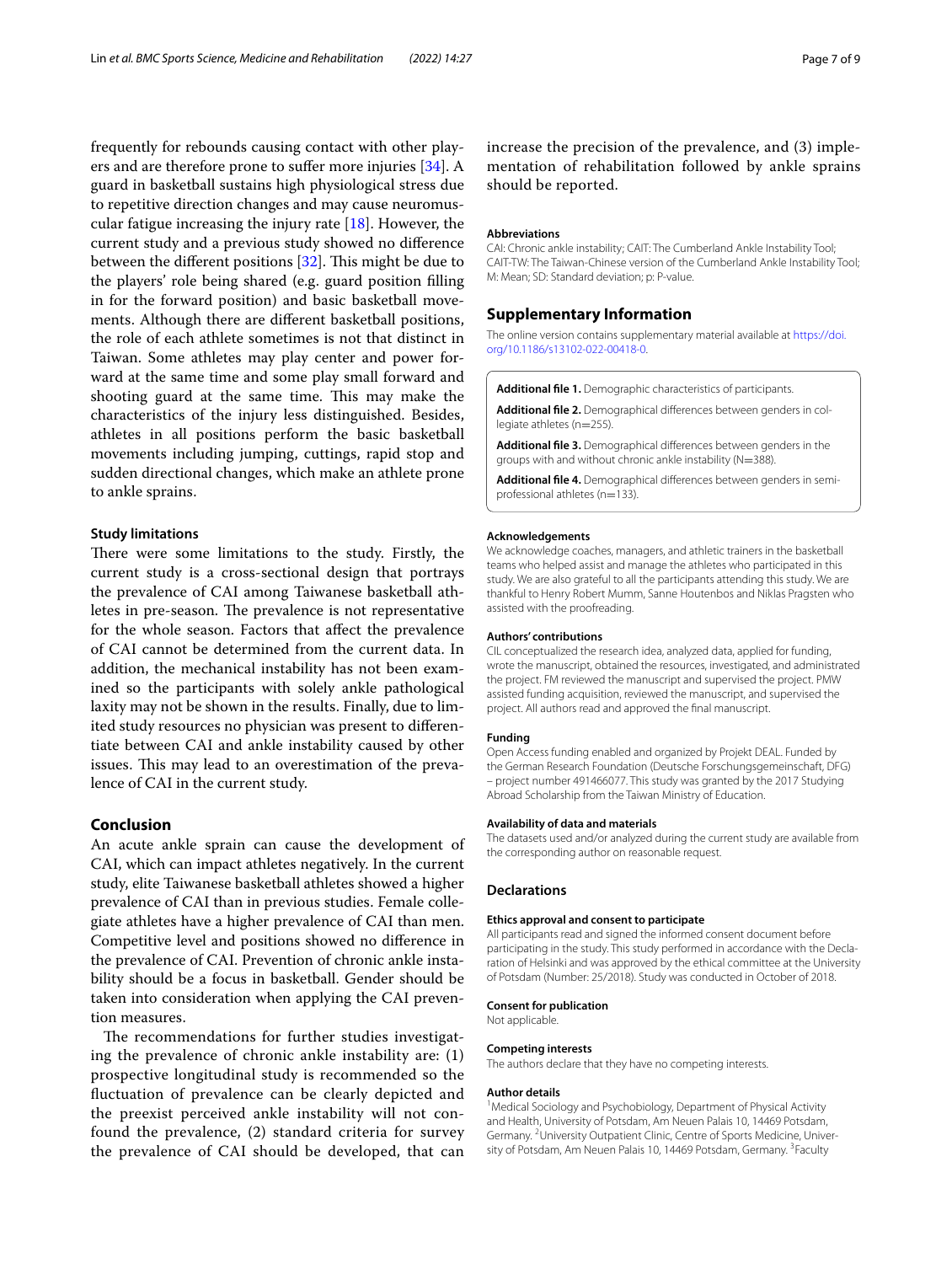of Health Sciences Brandenburg [Joint Faculty of the University of Potsdam, the Brandenburg Medical School Theodor Fontane and the Brandenburg University of Technology Cottbus – Senftenberg], Potsdam, Germany.

Received: 9 June 2021 Accepted: 1 February 2022 Published online: 18 February 2022

#### **References**

- <span id="page-7-0"></span>1. Doherty C, Delahunt E, Caulfeld B, Hertel J, Ryan J, Bleakley C. The incidence and prevalence of ankle sprain injury: a systematic review and meta-analysis of prospective epidemiological studies. Sports Med. 2014;44(1):123–40. [https://doi.org/10.1007/s40279-013-0102-5.](https://doi.org/10.1007/s40279-013-0102-5)
- <span id="page-7-1"></span>2. Anandacoomarasamy A, Barnsley L. Long term outcomes of inversion ankle injuries. Br J Sports Med. 2005;39(3):e14. [https://doi.org/10.1136/](https://doi.org/10.1136/bjsm.2004.011676) [bjsm.2004.011676.](https://doi.org/10.1136/bjsm.2004.011676)
- <span id="page-7-2"></span>3. Gribble PA, Delahunt E, Bleakley C, Caulfeld B, Docherty C, Fourchet F, et al. Selection criteria for patients with chronic ankle instability in controlled research: a position statement of the International Ankle Consortium. Brit J Sport Med. 2014. [https://doi.org/10.1136/bjspo](https://doi.org/10.1136/bjsports-2013-093175) [rts-2013-093175](https://doi.org/10.1136/bjsports-2013-093175).
- <span id="page-7-3"></span>4. Gribble PA, Bleakley CM, Caulfeld BM, Docherty CL, Fourchet F, Fong DTP, et al. Evidence review for the 2016 International Ankle Consortium consensus statement on the prevalence, impact and long-term consequences of lateral ankle sprains. Brit J Sports Med. 2016;50(24):1496. [https://doi.org/10.1136/bjsports-2016-096189.](https://doi.org/10.1136/bjsports-2016-096189)
- <span id="page-7-4"></span>5. Hiller CE, Kilbreath SL, Refshauge KM. Chronic ankle instability: evolution of the model. J Athl Train. 2011;46(2):133–41. [https://doi.org/10.4085/](https://doi.org/10.4085/1062-6050-46.2.133) [1062-6050-46.2.133](https://doi.org/10.4085/1062-6050-46.2.133).
- <span id="page-7-5"></span>6. van Mechelen W, Hlobil H, Kemper HCG. Incidence, severity, aetiology and prevention of sports injuries. Sports Med. 1992;14(2):82–99. [https://](https://doi.org/10.2165/00007256-199214020-00002) [doi.org/10.2165/00007256-199214020-00002](https://doi.org/10.2165/00007256-199214020-00002).
- <span id="page-7-6"></span>7. Hertel J, Corbett RO. An updated model of chronic ankle instability. J Athl Train. 2019;54(6):572–88.<https://doi.org/10.4085/1062-6050-344-18>.
- <span id="page-7-7"></span>8. Bielska IA, Wang X, Lee R, Johnson AP. The health economics of ankle and foot sprains and fractures: a systematic review of English-language published papers. Part 2: the direct and indirect costs of injury. The Foot. 2019;39:115–21. [https://doi.org/10.1016/j.foot.2017.07.003.](https://doi.org/10.1016/j.foot.2017.07.003)
- <span id="page-7-8"></span>Oztekin HH, Boya H, Ozcan O, Zeren B, Pinar P. Foot and ankle injuries and time lost from play in professional soccer players. Foot. 2009;19(1):22–8. <https://doi.org/10.1016/j.foot.2008.07.003>.
- <span id="page-7-9"></span>10. Zuckerman SL, Wegner AM, Roos KG, Djoko A, Dompier TP, Kerr ZY. Injuries sustained in National Collegiate Athletic Association men's and women's basketball, 2009/2010–2014/2015. Brit J Sport Med. 2018;52(4):261–8. [https://doi.org/10.1136/bjsports-2016-096005.](https://doi.org/10.1136/bjsports-2016-096005)
- <span id="page-7-10"></span>11. Palmer-Green D, Fuller C, Jaques R, Hunter G. The Injury/Illness Performance Project (IIPP): a novel epidemiological approach for recording the consequences of sports injuries and illnesses. J Sports Med. 2013;2013:523974. [https://doi.org/10.1155/2013/523974.](https://doi.org/10.1155/2013/523974)
- <span id="page-7-11"></span>12. Roos KG, Kerr ZY, Mauntel TC, Djoko A, Dompier TP, Wikstrom EA. The epidemiology of lateral ligament complex ankle sprains in National Collegiate Athletic Association Sports. Am J Sports Med. 2016;45(1):201–9. <https://doi.org/10.1177/0363546516660980>.
- <span id="page-7-17"></span>13. Morris SN, Chandran A, Lempke LB, Boltz AJ, Robison HJ, Collins CL. Epidemiology of Injuries in National Collegiate Athletic Association Men's Basketball: 2014–2015 through 2018–2019. J Athl Train. 2021;56(7):681–7. [https://doi.org/10.4085/1062-6050-436-20.](https://doi.org/10.4085/1062-6050-436-20)
- <span id="page-7-12"></span>14. Lempke LB, Chandran A, Boltz AJ, Robison HJ, Collins CL, Morris SN. Epidemiology of Injuries in National Collegiate Athletic Association Women's Basketball: 2014–2015 through 2018–2019. J Athl Train. 2021;56(7):674– 80. <https://doi.org/10.4085/1062-6050-466-20>.
- <span id="page-7-13"></span>15. Deitch JR, Starkey C, Walters SL, Moseley JB. Injury risk in professional basketball players—a comparison of Women's National Basketball Association and National Basketball Association athletes. Am J Sport Med. 2006;34(7):1077–83. [https://doi.org/10.1177/0363546505285383.](https://doi.org/10.1177/0363546505285383)
- 16. Rodas G, Bove T, Caparros T, Langohr K, Medina D, Hamilton B, et al. Ankle sprain versus muscle strain injury in professional Men's Basketball: a 9-year prospective follow-up study. Orthopaed J Sports Med. 2019. <https://doi.org/10.1177/2325967119849035>.
- <span id="page-7-14"></span>17. Baker H, Rizzi A, Athiviraham A. Injury in the Women's National Basketball Association (WNBA) from 2015 to 2019. Arthrosc Sports Med Rehabil. 2020;2(3):e213–7.<https://doi.org/10.1016/j.asmr.2020.02.003>.
- <span id="page-7-15"></span>18. Tummala SV, Hartigan DE, Makovicka JL, Patel KA, Chhabra A. 10-year epidemiology of ankle injuries in men's and women's collegiate basketball. Orthopaed J Sports Med. 2018;6(11):66. [https://doi.org/10.1177/](https://doi.org/10.1177/2325967118805400) [2325967118805400.](https://doi.org/10.1177/2325967118805400)
- <span id="page-7-24"></span>19. Clifton DR, Hertel J, Onate JA, Currie DW, Pierpoint LA, Wasserman EB, et al. The frst decade of web-based sports injury surveillance: descriptive epidemiology of injuries in US High School Girls' Basketball (2005–2006 through 2013–2014) and National Collegiate Athletic Association Women's Basketball (2004–2005 Through 2013–2014). J Athl Train. 2018;53(11):1037–48. [https://doi.org/10.4085/1062-6050-150-17.](https://doi.org/10.4085/1062-6050-150-17)
- <span id="page-7-16"></span>20. Clifton DR, Onate JA, Hertel J, Pierpoint LA, Currie DW, Wasserman EB, et al. The frst decade of web-based sports injury surveillance: descriptive epidemiology of injuries in US High School Boys' Basketball (2005–2006 through 2013–2014) and National Collegiate Athletic Association Men's Basketball (2004–2005 through 2013–2014). J Athl Train. 2018;53(11):1025–36. [https://doi.org/10.4085/1062-6050-148-17.](https://doi.org/10.4085/1062-6050-148-17)
- <span id="page-7-18"></span>21. Pasanen K, Ekola T, Vasankari T, Kannus P, Heinonen A, Kujala UM, et al. High ankle injury rate in adolescent basketball: a 3-year prospective follow-up study. Scand J Med Sci Sports. 2017;27(6):643–9. [https://doi.](https://doi.org/10.1111/sms.12818) [org/10.1111/sms.12818.](https://doi.org/10.1111/sms.12818)
- <span id="page-7-19"></span>22. Attenborough AS, Hiller CE, Smith RM, Stuelcken M, Greene A, Sinclair PJ. Chronic ankle instability in sporting populations. Sports Med. 2014;44(11):1545–56. [https://doi.org/10.1007/s40279-014-0218-2.](https://doi.org/10.1007/s40279-014-0218-2)
- <span id="page-7-20"></span>23. Koshino Y, Samukawa M, Murata H, Osuka S, Kasahara S, Yamanaka M, et al. Prevalence and characteristics of chronic ankle instability and copers identifed by the criteria for research and clinical practice in collegiate athletes. Phys Ther Sport. 2020;45:23–9. [https://doi.org/10.](https://doi.org/10.1016/j.ptsp.2020.05.014) [1016/j.ptsp.2020.05.014](https://doi.org/10.1016/j.ptsp.2020.05.014).
- <span id="page-7-32"></span>24. Kobayashi T, Takabayashi T, Kudo S, Edama M. The prevalence of chronic ankle instability and its relationship to foot arch characteristics in female collegiate athletes. Phys Ther Sport. 2020;46:162–8. [https://](https://doi.org/10.1016/j.ptsp.2020.09.002) [doi.org/10.1016/j.ptsp.2020.09.002.](https://doi.org/10.1016/j.ptsp.2020.09.002)
- <span id="page-7-21"></span>25. Tanen L, Docherty CL, Van Der Pol B, Simon J, Schrader J. Prevalence of chronic ankle instability in high school and division I athletes. Foot Ankle Spec. 2014;7(1):37–44. [https://doi.org/10.1177/1938640013](https://doi.org/10.1177/1938640013509670) [509670](https://doi.org/10.1177/1938640013509670).
- <span id="page-7-22"></span>26. Lin C-I, Houtenbos S, Lu Y-H, Mayer F, Wippert P-M. The epidemiology of chronic ankle instability with perceived ankle instability—a system‑ atic review. J Foot Ankle Res. 2021;14(1):41. [https://doi.org/10.1186/](https://doi.org/10.1186/s13047-021-00480-w) [s13047-021-00480-w.](https://doi.org/10.1186/s13047-021-00480-w)
- <span id="page-7-23"></span>27. Borowski LA, Yard EE, Fields SK, Comstock RD. The epidemiology of US High School Basketball injuries, 2005–2007. Am J Sports Med. 2008;36(12):2328–35.<https://doi.org/10.1177/0363546508322893>.
- <span id="page-7-25"></span>28. Wilkerson RD, Mason MA. Diferences in men's and women's mean ankle ligamentous laxity. Iowa Orthop J. 2000;20:46–8.
- <span id="page-7-26"></span>29. Khowailed IA, Lee H. Neuromuscular control of ankle-stabilizing muscles-specifc efects of sex and menstrual cycle. Int J Sports Med. 2021;42(03):270–6. [https://doi.org/10.1055/a-1236-3654.](https://doi.org/10.1055/a-1236-3654)
- <span id="page-7-27"></span>30. Fousekis K, Tsepis E, Vagenas G. Intrinsic risk factors of noncontact ankle sprains in soccer: a prospective study on 100 professional players. Am J Sports Med. 2012;40(8):1842–50. [https://doi.org/10.1177/](https://doi.org/10.1177/0363546512449602) [0363546512449602.](https://doi.org/10.1177/0363546512449602)
- <span id="page-7-28"></span>31. Clifton DR, Koldenhoven RM, Hertel J, Onate JA, Dompier TP, Kerr ZY. Epidemiological patterns of ankle sprains in youth, high school, and college football. Am J Sports Med. 2016;45(2):417–25. [https://doi.org/](https://doi.org/10.1177/0363546516667914) [10.1177/0363546516667914.](https://doi.org/10.1177/0363546516667914)
- <span id="page-7-29"></span>32. McKay GD, Goldie PA, Payne WR, Oakes BW. Ankle injuries in basketball: injury rate and risk factors. Br J Sports Med. 2001;35(2):103–8. [https://](https://doi.org/10.1136/bjsm.35.2.103) [doi.org/10.1136/bjsm.35.2.103](https://doi.org/10.1136/bjsm.35.2.103).
- <span id="page-7-30"></span>33. Ben Abdelkrim N, Chaouachi A, Chamari K, Chtara M, Castagna C. Positional role and competitive-level diferences in Elite-Level Men's Basketball players. J Strength Condition Res. 2010;24(5):66. [https://doi.](https://doi.org/10.1519/JSC.0b013e3181cf7510) [org/10.1519/JSC.0b013e3181cf7510](https://doi.org/10.1519/JSC.0b013e3181cf7510).
- <span id="page-7-31"></span>34. Vanderlei FM, Bastos FN, de Lemes IR, Vanderlei LCM, Júnior JN, Pastre CM. Sports injuries among adolescent basketball players according to position on the court. Int Arch Med. 2013;6(1):5. [https://doi.org/10.](https://doi.org/10.1186/1755-7682-6-5) [1186/1755-7682-6-5](https://doi.org/10.1186/1755-7682-6-5).